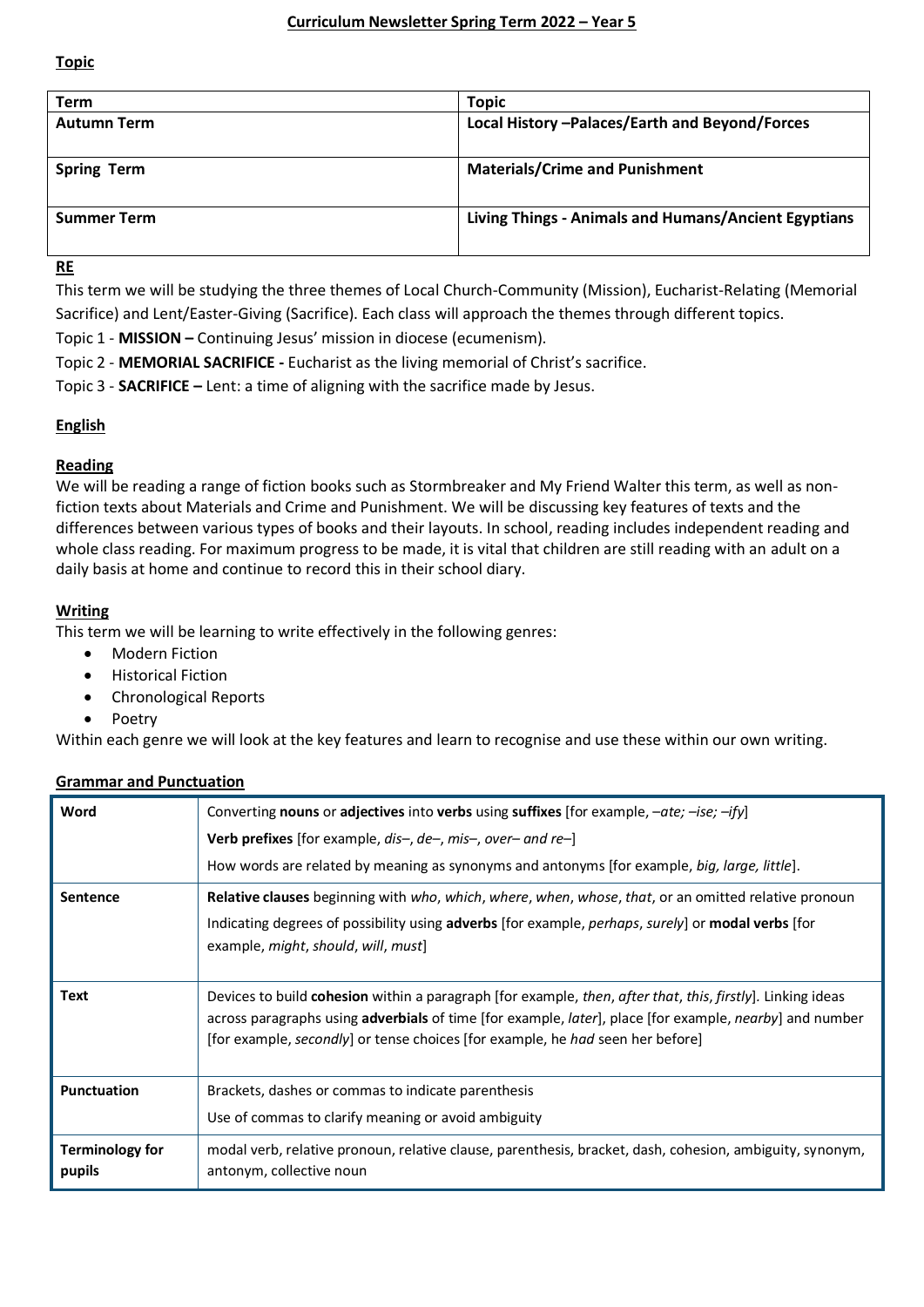#### **Mathematics**

The 2014 National Curriculum for mathematics aims to ensure that all pupils:

- become **fluent** in the fundamentals of mathematics, including through varied and frequent practice with increasingly complex problems over time, so that pupils have conceptual understanding and are able to recall and apply their knowledge rapidly and accurately to problems
- **reason mathematically** by following a line of enquiry, conjecturing relationships and generalisations, and developing an argument, justification or proof using mathematical language
- can **solve problems** by applying their mathematics to a variety of routine and non-routine problems with increasing sophistication, including breaking down problems into a series of simpler steps and persevering in seeking solutions.

This new curriculum contains a greater emphasis on calculation WITHOUT the use of electronic calculators **Spring 1:**

- identify multiples and factors, including finding all factor pairs of a number, and common factors of two numbers
- know and use the vocabulary of prime numbers, prime factors and composite (nonprime) numbers
- establish whether a number up to 100 is prime and recall prime numbers up to 19
- recognise and use square numbers and cube numbers, and the notation for squared ( 2 ) and cubed (3 )
- recognise the per cent symbol (%) and understand that per cent relates to 'number of parts per hundred', and write percentages as a fraction with denominator 100, and as a decimal
- compare and order fractions whose denominators are all multiples of the same number
- identify, name and write equivalent fractions of a given fraction
- recognise mixed numbers and improper fractions and convert from one form to the other
- read and write decimal numbers as fractions [for example, 0.71 = 100 71 ]
- recognise and use thousandths and relate them to tenths, hundredths and decimal equivalents

# **Spring 2:**

- identify 3-D shapes, including cubes and other cuboids, from 2-D representations
- know angles are measured in degrees: estimate and compare acute, obtuse and reflex angles
- draw given angles, and measure them in degrees (o )
- Identify angles at a point and one whole turn (total 360o, angles at a point on a straight line and 2 1 a turn (total 180o), other multiples of 90o
- use the properties of rectangles to deduce related facts and find missing lengths and angles
- distinguish between regular and irregular polygons based on reasoning about equal sides and angles.
- read Roman numerals to 1000 (M) and recognise years written in Roman numerals.
- interpret negative numbers in context, count forwards and backwards with positive and negative whole numbers, including through zero
- identify, describe and represent the position of a shape following a reflection or translation, using the appropriate language, and know that the shape has not changed.

# **Subjects:**

**History -** we will be studying Crime and Punishment during the medieval period.

**Geography -** we will be completing geography field work.

**Science -** we are learning about the Properties of Materials and how we can change and use them.

**Art -** we will we will be looking at Andy Warhol and the visual art movement known as pop art.

**DT -** we will be making pizzas and comparing wholemeal and refined foods.

**Music -** we will be learning how to play the recorder.